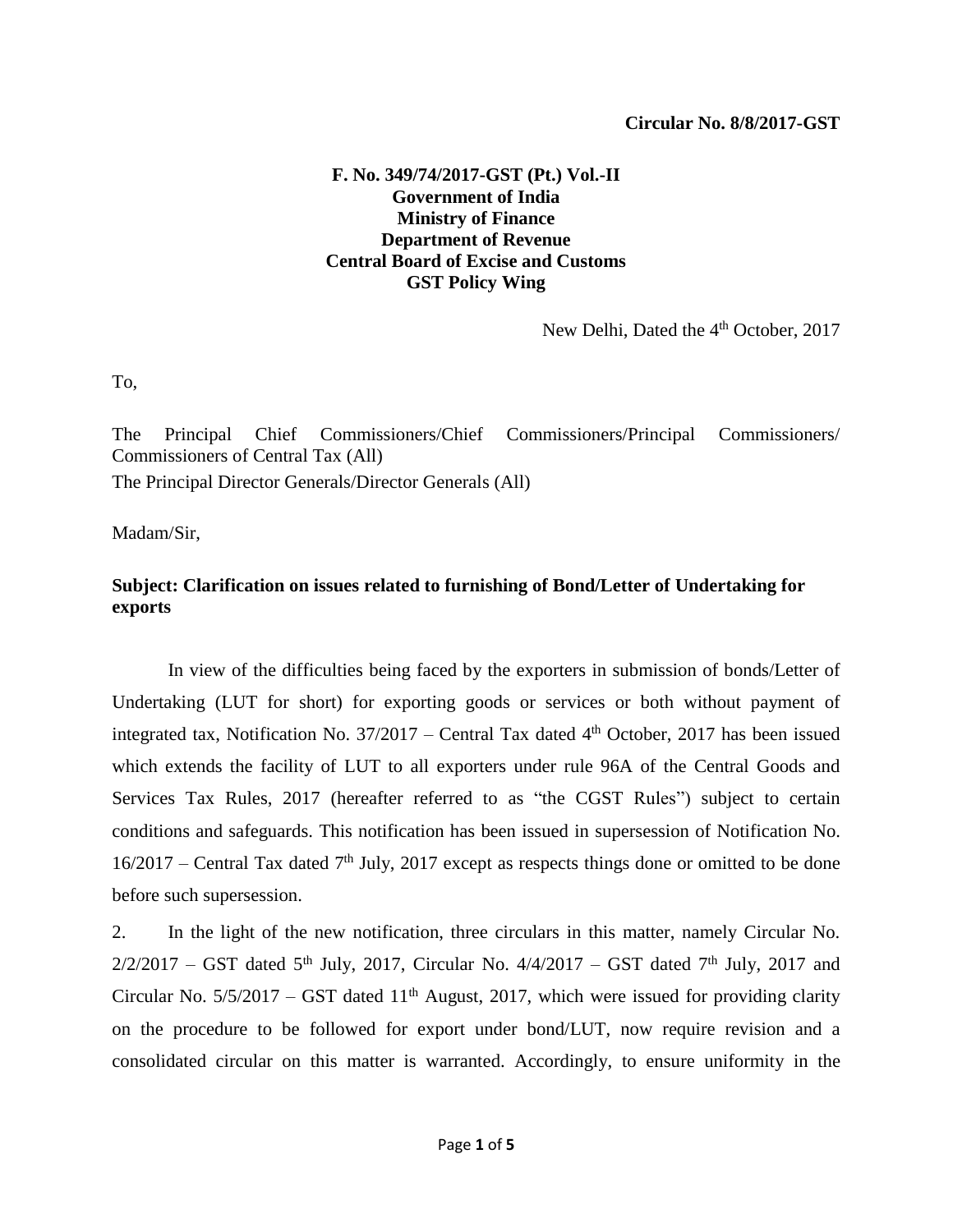procedure in this regard, the Board, in exercise of its powers conferred under section 168 (1) of the Central Goods and Services Tax Act, 2017 clarifies the following issues:

- a) **Eligibility to export under LUT:** The facility of export under LUT has been now extended to all registered persons who intend to supply goods or services for export without payment of integrated tax except those who have been prosecuted for any offence under the CGST Act or the Integrated Goods and Services Tax Act, 2017 or any of the existing laws and the amount of tax evaded in such cases exceeds two hundred and fifty lakh rupees unlike Notification No. 16/2017-Central Tax dated  $7<sup>th</sup>$  July, 2017 which extended the facility of export under LUT to status holder as specified in paragraph 5 of the Foreign Trade Policy 2015-2020 and to persons receiving a minimum foreign inward remittance of 10% of the export turnover in the preceding financial year which was not less than Rs. one crore.
- b) **Validity of LUT:** The LUT shall be valid for the whole financial year in which it is tendered. However, in case the goods are not exported within the time specified in subrule (1) of rule 96A of the CGST Rules and the registered person fails to pay the amount mentioned in the said sub-rule, the facility of export under LUT will be deemed to have been withdrawn. If the amount mentioned in the said sub-rule is paid subsequently, the facility of export under LUT shall be restored. As a result, exports, during the period from when the facility to export under LUT is withdrawn till the time the same is restored, shall be either on payment of the applicable integrated tax or under bond with bank guarantee.
- c) **Form for bond/LUT:** Till the time **FORM GST RFD-11** is available on the common portal, the registered person (exporters) may download the **FORM GST RFD-11** from the website of the Central Board of Excise and Customs (www.cbec.gov.in) and furnish the duly filled form to the jurisdictional Deputy/Assistant Commissioner having jurisdiction over their principal place of business. The LUT shall be furnished on the letter head of the registered person, in duplicate, and it shall be executed by the working partner, the Managing Director or the Company Secretary or the proprietor or by a person duly authorised by such working partner or Board of Directors of such company or proprietor. The bond, wherever required, shall be furnished on non-judicial stamp paper of the value as applicable in the State in which the bond is being furnished.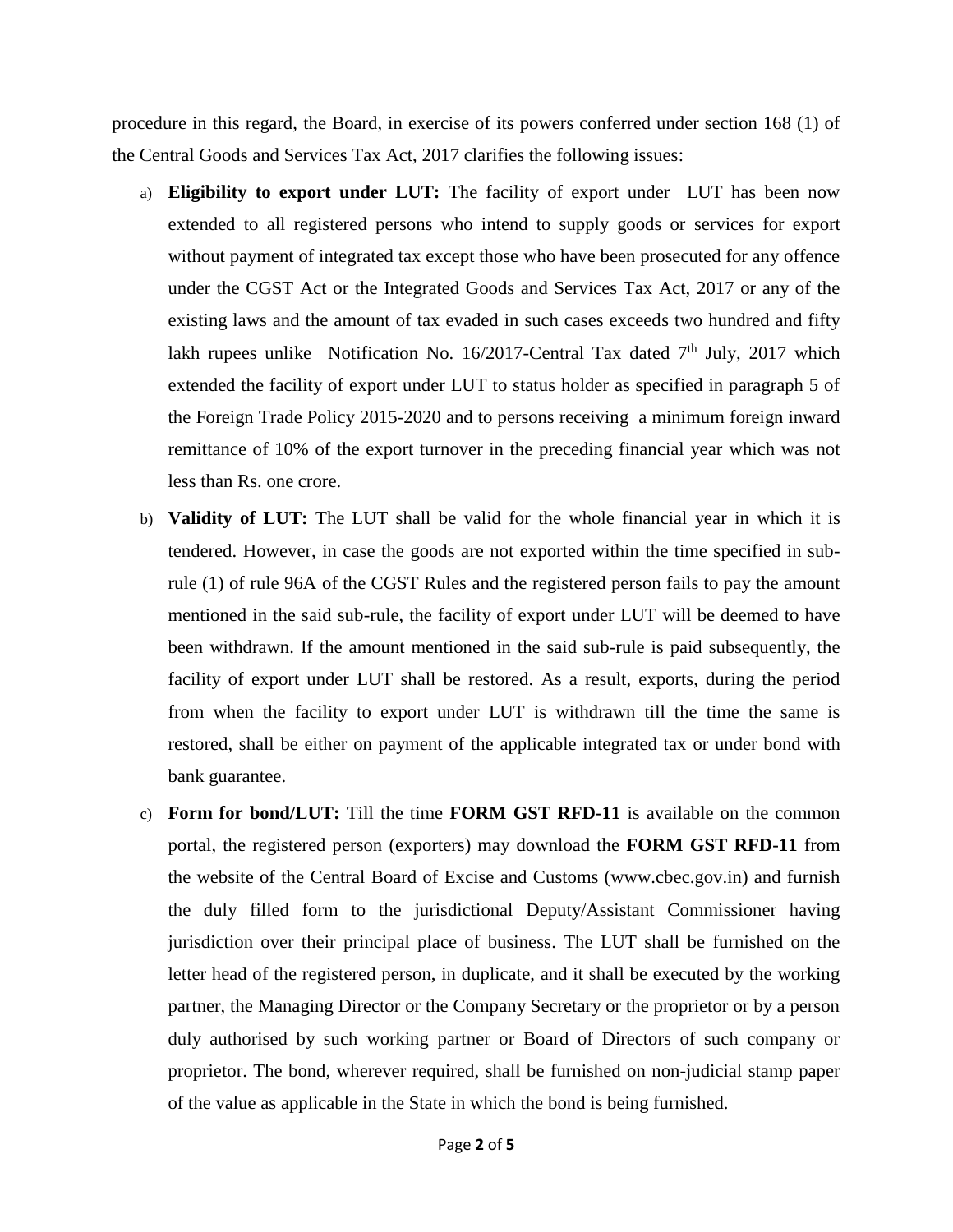- d) **Documents for LUT:** Self-declaration to the effect that the conditions of LUT have been fulfilled shall be accepted unless there is specific information otherwise. That is, selfdeclaration by the exporter to the effect that he has not been prosecuted should suffice for the purposes of Notification No.  $37/2017$ - Central Tax dated  $4<sup>th</sup>$  October, 2017. Verification, if any, may be done on post-facto basis.
- e) **Time for acceptance of LUT/Bond:** As LUT/Bond is *a priori* requirement for export, including exports to a SEZ developer or a SEZ unit, the LUT/bond should be processed on top most priority. It is clarified that LUT/bond should be accepted within a period of three working days of its receipt along with the self-declaration as stated in para 2(d) above by the exporter. If the LUT / bond is not accepted within a period of three working days from the date of submission, it shall deemed to be accepted.
- f) **Bank guarantee:** Since the facility of export under LUT has been extended to all registered persons, bond will be required to be furnished by those persons who have been prosecuted for cases involving an amount exceeding Rupees two hundred and fifty lakhs. A bond, in all cases, shall be accompanied by a bank guarantee of 15% of the bond amount.
- g) **Clarification regarding running bond:** The exporters shall furnish a running bond where the bond amount would cover the amount of self-assessed estimated tax liability on the export. The exporter shall ensure that the outstanding integrated tax liability on exports is within the bond amount. In case the bond amount is insufficient to cover the said liability in yet to be completed exports, the exporter shall furnish a fresh bond to cover such liability. The onus of maintaining the debit / credit entries of integrated tax in the running bond will lie with the exporter. The record of such entries shall be furnished to the Central tax officer as and when required.
- h) **Sealing by officers:** Till mandatory self-sealing is operationalized, sealing of containers, wherever required to be carried out under the supervision of the officer, shall be done under the supervision of the central excise officer having jurisdiction over the place of business where the sealing is required to be done. A copy of the sealing report would be forwarded to the Deputy/Assistant Commissioner having jurisdiction over the principal place of business.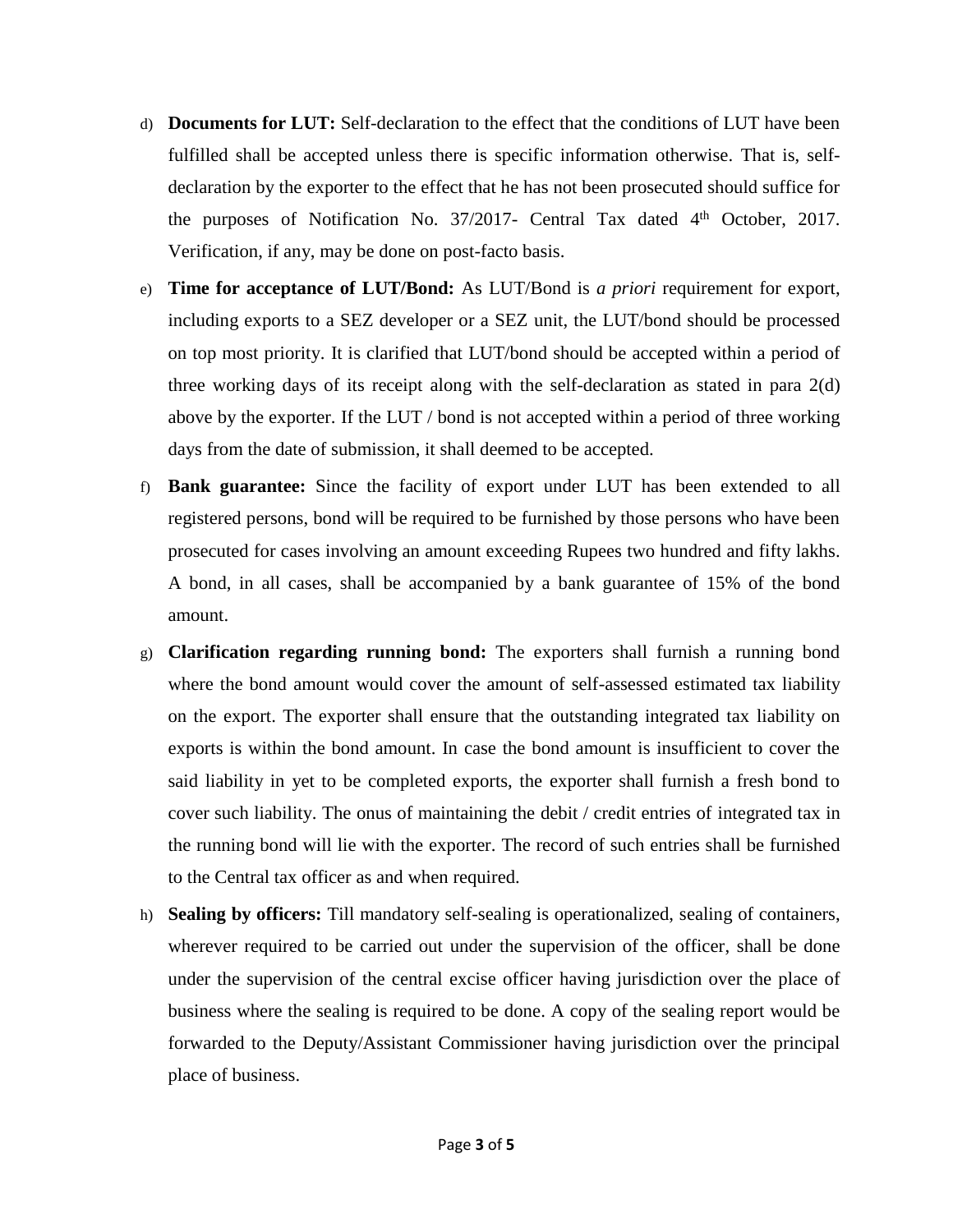- i) **Purchases from manufacturer and Form CT-1**: It is clarified that there is no provision for issuance of CT-1 form which enables merchant exporters to purchase goods from a manufacturer without payment of tax under the GST regime. The transaction between a manufacturer and a merchant exporter is in the nature of supply and the same would be subject to GST.
- j) **Transactions with EOUs:** Zero rating is not applicable to supplies to EOUs and there is no special dispensation for them under GST regime. Therefore, supplies to EOUs are taxable like any other taxable supplies. EOUs, to the extent of exports, are eligible for zero rating like any other exporter.
- *k)* **Realization of export proceeds in Indian Rupee:** Attention is invited to para A (v) Part-I of [RBI](http://www.business-standard.com/search?type=news&q=Rbi) Master Circular No. 14/2015-16 dated 01<sup>st</sup>July, 2015 (updated as on 05<sup>th</sup> November, 2015), which states that "*there is no restriction on invoicing of export contracts in Indian Rupees in terms of the Rules, Regulations, Notifications and Directions framed under the Foreign Exchange Management Act, 1999. Further, in terms of Para 2.52 of the Foreign Trade Policy (2015-2020), all export contracts and invoices shall be denominated either in freely convertible currency or Indian rupees but export proceeds shall be realized in freely convertible currency. However, export proceeds against specific exports may also be realized in rupees, provided it is through a freely convertible Vostro account of a non-resident bank situated in any country other than a member country of Asian Clearing Union (ACU) or Nepal or Bhutan".*

Accordingly, it is clarified that the acceptance of LUT for supplies of goods to Nepal or Bhutan or SEZ developer or SEZ unit will be permissible irrespective of whether the payments are made in Indian currency or convertible foreign exchange as long as they are in accordance with the applicable RBI guidelines. It may also be noted that the supply of services to SEZ developer or SEZ unit under LUT will also be permissible on the same lines. The supply of services, however, to Nepal or Bhutan will be deemed to be export of services only if the payment for such services is received by the supplier in convertible foreign exchange.

l) **Jurisdictional officer:** In exercise of the powers conferred by sub-section (3) of section 5 of the CGST Act, it is hereby stated that the LUT/Bond shall be accepted by the jurisdictional Deputy/Assistant Commissioner having jurisdiction over the principal place